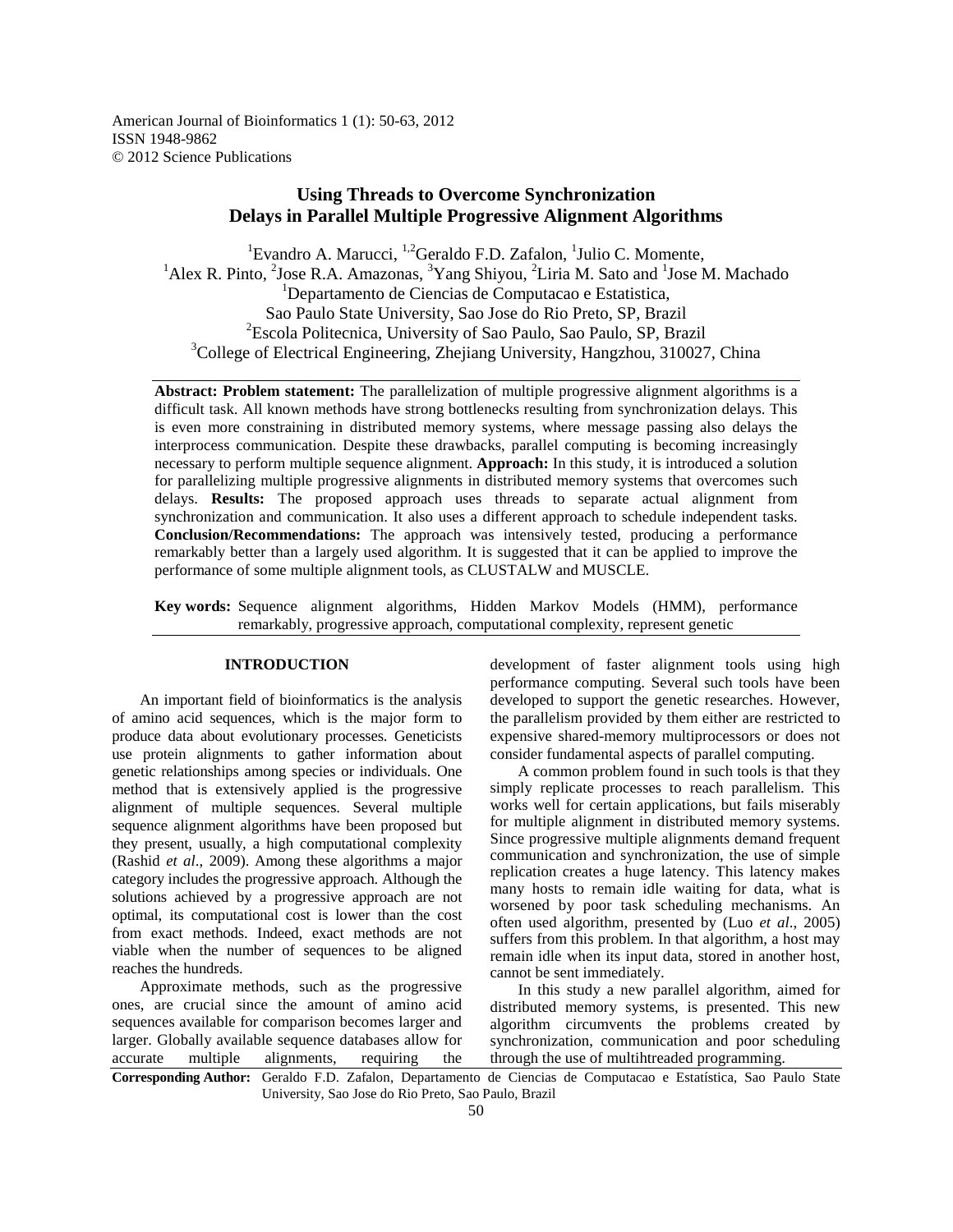Separated threads are created to deal with alignment processing and with data communication. The task scheduling is performed by a priority algorithm based on data location. This approach was tested and its results show a noticeable improvement when compared with Luo's algorithm, as will be seen in results.

 During the remaining sections the reader finds a description of related works, followed by a detailed discussion of the proposed algorithm and the obtained results. The discussion is concerned with the experimental evaluation of this algorithm. Finally, some conclusions and prospective directions are presented in the last section.

**Current research in multiple sequence alignment algorithms:** The progressive alignment consists in the alignment of pairs of sequences or pairs of alignments in a progressive way, through a previously constructed phylogenetic tree, which is a binary tree where each leaf node is a single genomic sequence, while intermediary and root nodes represent genetic relationships between families of sequences. The parallelization of alignment algorithms may be made through two distinct approaches, with different granularity: the first one considers each tree node as a single problem and the data in each node is decomposed and distributed among parallel processing elements; the second one parallelizes the tree nodes, managing each node as an atomic block.

 The major concern with such approaches is the allocation of new tasks to idle hosts. This allocation must consider the dependence from primitive tasks, as well as the load balance and the communication overheads. This is a hard problem and has strong influence in the implementation performance.

 Both approaches present advantages and drawbacks. For instance, strategies acting in the node level will produce a finer granularity, increasing communication but reducing the latency from data dependence, since a single tree node is dependent only from its children. Some strategies following this scheme were proposed in the literature, including (Lopes and Moritz, 2005; Luo *et al*., 2005). They were incorporated in alignment software tools, such as ClustalW-MPI (Li, 2003) and Muscle-SMP (Deng *et al*., 2006). These strategies usually keep a single process in each processor, which is responsible for both processing and data communication. This approach creates significant communication latency, since a process cannot communicate and work at the same time. Although priority lists can be used to minimize the latency (Luo *et al*., 2005), there is not a known approach which completely eliminates it.

 Other examples for alignment approaches include the use of distributed architectures (Ebedes and Datta, 2004; Strumpen, 1995), simulated annealing (Ishikawa *et al*., 1993; Zola *et al*., 2006), or Markov chain decomposition (Bhandarkar *et al*., 1998; Keibler *et al*., 2007).

 (Strumpen, 1995) presented a geographically distributed parallel computing approach over the internet (MIMD) which improves the biological sequence analysis. He showed that sequence analysis might be done over several countries with low requirements on communication bandwidth, achieving better results than those executing in a sequential machine. (Du *et al*., 2005) used MIMD architecture to perform the reconstruction of large phylogenetic trees, dividing the datasets into smaller subproblems and distributing the computation load over multiple processors so that each processor constructs subtrees on each subproblem within a batch in parallel. It finally collects the resulting trees and merges them into a supertree.

 (Ebedes and Datta, 2004) showed a variation of clustalW distributed memory implementation. It is showed that this approach results in a significant speedup. The experimental results obtained by Ebedes showed a speedup of over 5.5 on six processors for most inputs.

 (Zola *et al*., 2006) proposed a method that simultaneously performs multiple sequence alignment and phylogenetic tree inference for large input data sets. It is described a parallel implementation of the method that utilizes simulated annealing metaheuristic to find locally optimal phylogenetic trees in reasonable time. In a different approach (Ishikawa *et al*., 1993) used simulated annealing heuristics in a parallel system to solve the problem of multiple sequence alignment. Basically, they solve the problem of multiple sequence alignments calculating the annealing temperature in parallel, in order to improve the simulated annealing algorithm result at a reasonable execution time.

 Another application of parallelism in bioinformatics can be seen in (Bhandarkar *et al*., 1998), where it is presented practical experience with the design and implementation of a suite of parallel algorithms for chromosome reconstruction via ordering of DNA sequences. It uses parallel simulated annealing algorithms for physical mapping of the sequences and they are based on Markov chain decomposition. A different application of Markov chains was suggested by (Keibler *et al*., 2007), who presented two approaches to decode human chromosomes without turning the memory usage and running time prohibitive. They developed the Treeterbi and Parallel Treeterbi methods and implemented them in the TWINSCAN/ NSCAN gene-prediction system. Both methods use generalized Hidden Markov Models (HMM).

 More different approaches includes the inversion of the conventional order for progressive alignment, as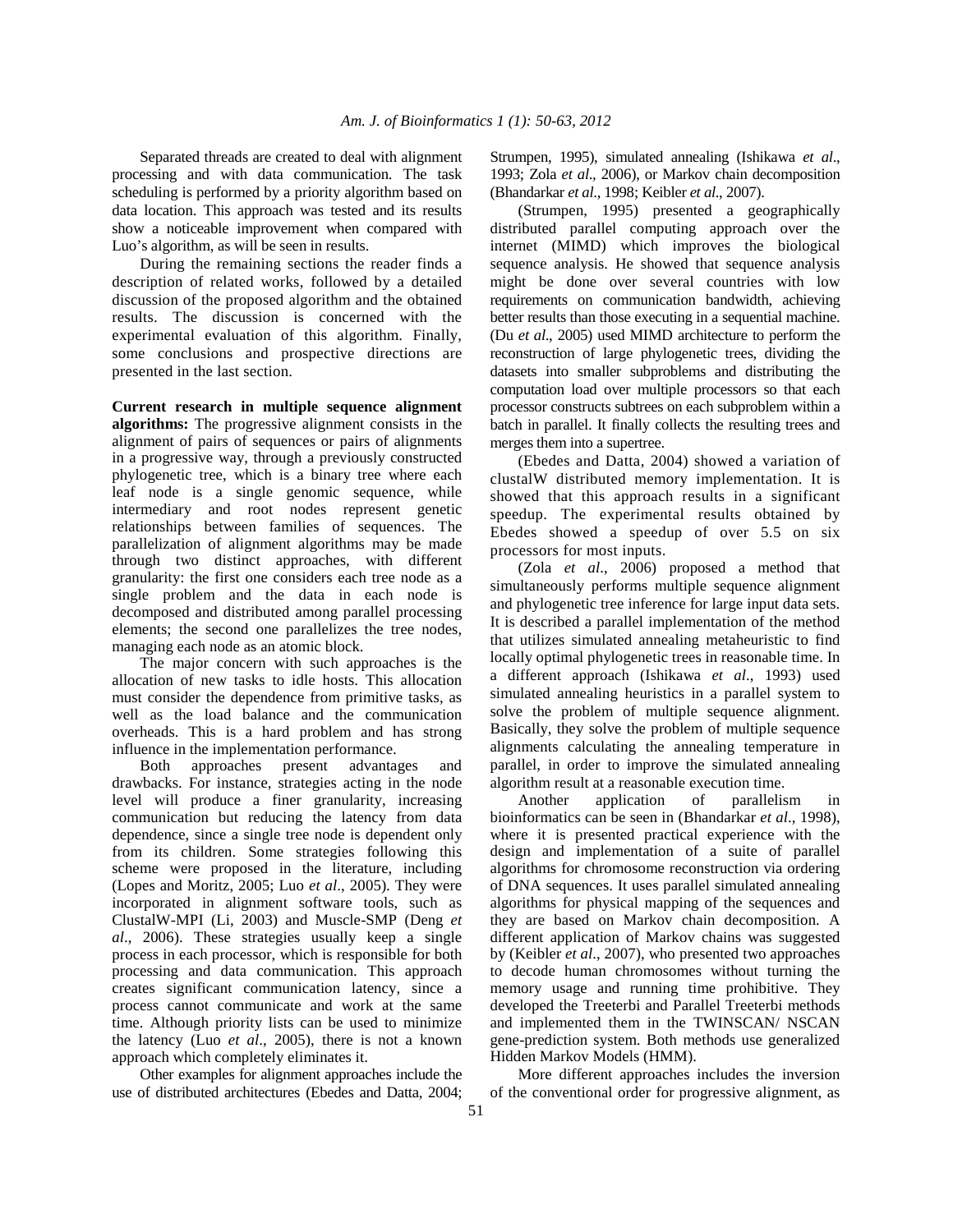proposed by (Kleinjung *et al*., 2002), use of decentralized cache (Trystram and Zola, 2005), protein foldings (Palu *et al*., 2007; Arcuri *et al*. 2010).

# **MATERIALS AND METHODS**

**The multithreaded approach:** In distributed memory systems each host usually process one task at time. While this avoids overcharging the host's memory and processor, it opens the door for poor cpu utilization, depending on the application. As briefly discussed during the introduction, the progressive multiple alignment technique demands frequent synchronization and data exchange. These demands turn this technique somewhat inefficient when running on distributed systems.

 The inefficiency created when performing the alignment in parallel comes basically from two conditions: Need for data synchronization and poor task scheduling. The data synchronization is characteristic from the progressive alignment, where alignments produced by one node are input data for its parent node in the phylogenetic tree. This problem cannot be eliminated but can be minimized through improved communication and task allocation. The poor scheduling is originated by the use of simple bag-oftasks scheduling, which implies in severe idle times waiting for remote data. This problem is also overcome by an improved allocation mechanism.

 The multithreaded algorithm proposed here reduces the time needed for task synchronization through the separation between alignment processes and data exchange processes. It also improves the scheduling through a task allocation policy that priorizes the allocation accordingly the data location. Combining both modifications it is possible to improve the parallel progressive alignment by a large factor. These modifications are detailed in the next section.

 An empirical evaluation of these improvements can be made considering that the total time for alignment is composed by three components: the time to align pairs of sequences  $(\tau_{\text{align}})$ , the time to transfer a pair of sequences to another host ( $\tau_{\text{transfer}}$ ) and the time that host must wait for the sending hosts to become available to transmit ( $\tau_{\text{synch}}$ ). This is represented in the following Eq. 1:

$$
ExecTime = \tau align + \tau transfer + \tau synch
$$
 (1)

It is known that  $\tau_{\text{align}}$  cannot be affected by the scheduling policy. Therefore, the multithreaded algorithm has its performance related to the other two parcels.

First,  $\tau_{\text{transfer}}$  is the sum of each individual data transfer between hosts. The number of transfers is, at most, equal to the number of edges in the phylogenetic tree. The size of each transfer is proportional to the size of the input sequences in the sending node, being larger in the upper portion of the tree. Since the scheduling policy proposed here avoids these transfers, it is conceivable that for each node that is not a leaf node in the tree at least half of the transfers can be avoided. This is true in the upper portion of the tree, where the algorithm may use fewer nodes to finish the alignment.

Second,  $\tau_{\text{synch}}$  is the sum of the delay times to start a transfer that appears because the sending host is busy doing some computation. With the multithreaded approach this time can be neglected since the computing thread does not preclude the communication thread to begin the transmission.

 It is impossible to have an exact measure of the number of data transfers and the time spent on them. However, it is conceivable that the reductions introduced by the scheduling policy and the multithreading are important. This is even more admissible for alignments involving larger number of sequences.

**Threads description:** The core of this new algorithm is composed by two threads. One is in charge of actual processing, executing the alignment procedures over its input data. The other is in charge of data exchange, freeing the alignment thread from dealing with interprocess communication and synchronization.

 The basic structure for this approach is shown in Fig. 1. From that it is possible to see that threads running in one host communicate to each other through the local memory. Remote hosts communicate through the communication threads residing on each host.

 The use of separate threads for data munching and data exchange allows every host to keep processing a given task while another task is waiting for data. Similarly, a host that receives a request for data (already available in the host memory) might send it back immediately, even if it is processing a running task.

 As a consequence of the data exchange optimization, whenever a processor becomes idle, any active task may be scheduled, independently from the locality of its input data. If the task requires data that is not locally stored, a message is sent by this task to the host keeping the data, through the involved communication threads, ordering the immediate data transfer to the requiring task.

 Although the improvements made by the separation of threads are significant, the algorithm can be further improved through the use of a scheduling policy more efficient than the conventional bag-of-tasks. The goal here is to reduce the amount of data exchanges that are needed in order to process the whole alignment.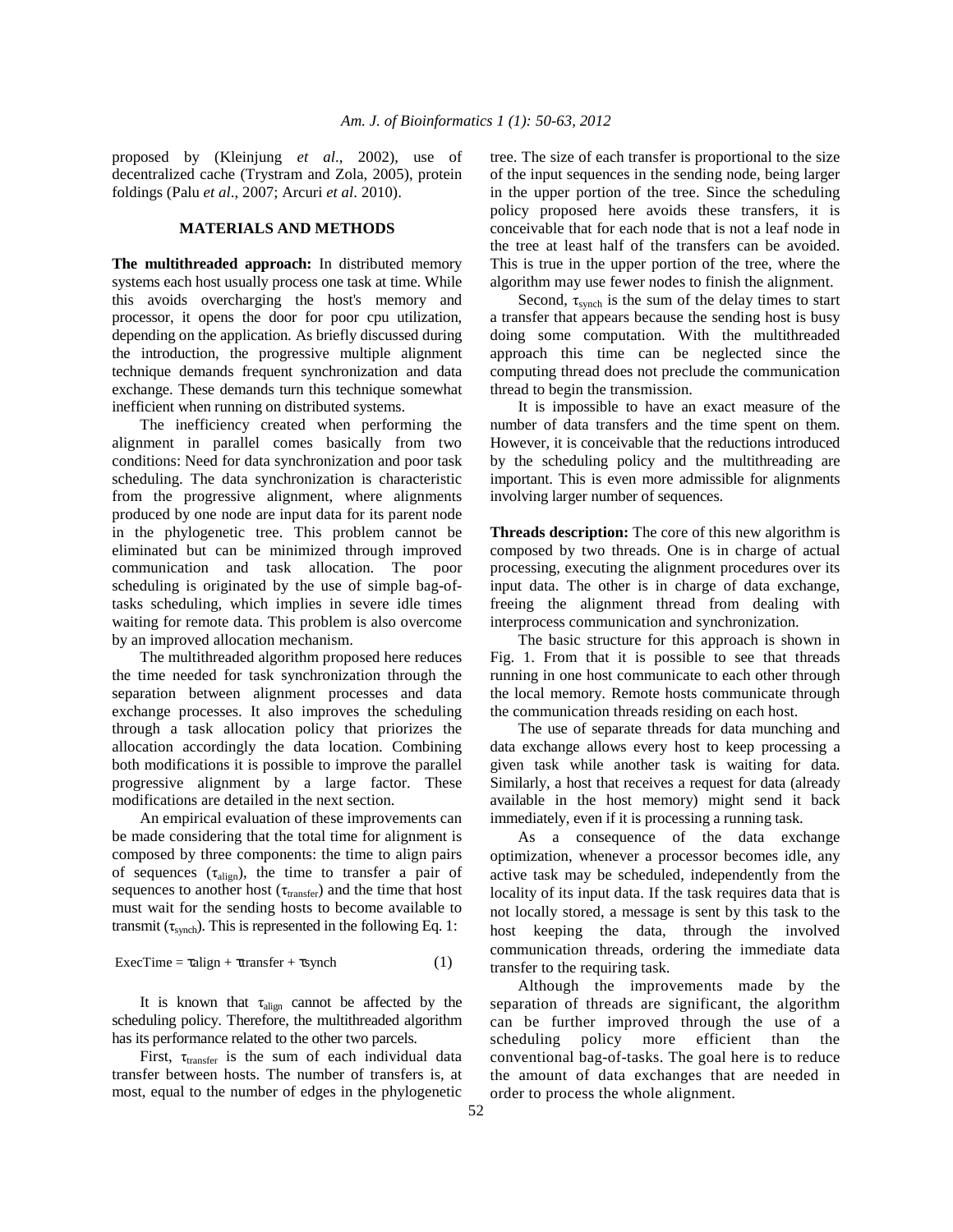



Fig. 1: Functional diagram for threads interaction



Fig. 2: Flowchart of the master process algorithm of the strategy based on the multithreaded approach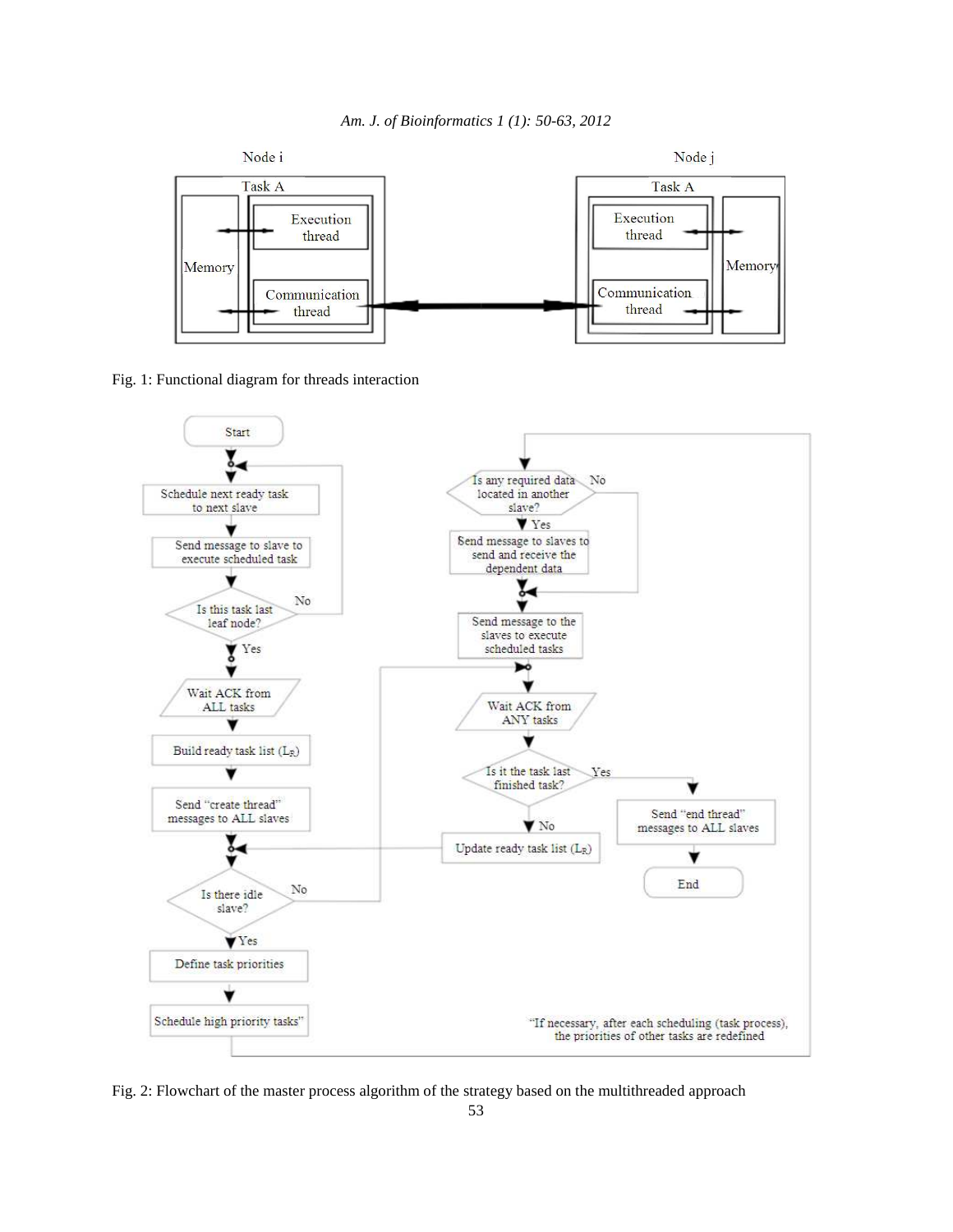

*Am. J. of Bioinformatics 1 (1): 50-63, 2012* 

Fig. 3: Flowchart of the main process algorithm of the strategy based on the multithreaded approach



Fig. 4: Flowchart of the communication thread algorithm in the slave processes of the strategy based on the multithreaded approach

With the conventional bag-of-tasks policy, if a given processor becomes idle, any node (in the phylogenetic tree) that is already ready to processing is allocated to it. This allocation may result in zero, one or two data exchanges, depending on the place where the children of this node were executed.

 In order to minimize the number of data exchanges in a given scheduling instant, three priority scheduling levels are defined. These scheduling levels of a given task depend upon the locality of the data needed for its execution. Each ready task has its priority defined as follows: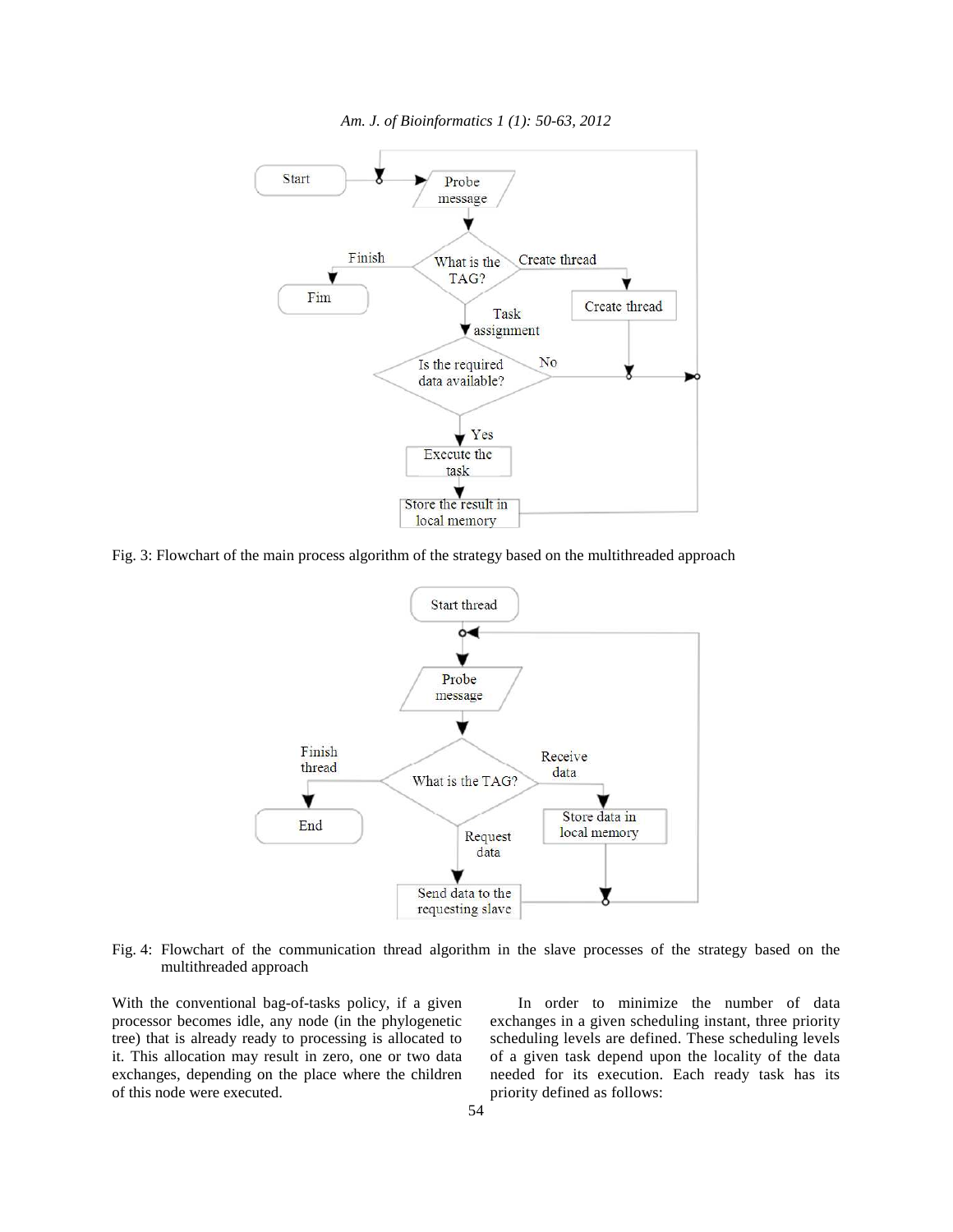- High, when the data produced by its children are located in the same idle host
- Mean, when either only one child is in the same host or both children are located in different hosts, but at least one of them is located in an idle host
- Low, when both children are located in busy hosts

 The pairing task-host is performed after priority classification, allocating the pairs with the highest priority. This procedure stops either when all hosts become busy or the tasks queue becomes empty. After each allocation the priorities are redefined, since the allocated host would be the best host for a different task. In such case, that task must receive a new priority.

**Algorithm implementation:** An implementation of the multithreaded algorithm was made using the Muscle alignment tool as its basic platform. Several changes were performed in order to verify several distinct possibilities of parallelization. The parallelism used the bag-of-tasks model, where a master process is in charge of distributing tasks and controlling communication. The actual processing tasks are named as slaves, being composed by the alignment and communication threads. The flowcharts presented in Fig. 2-4 represent this implementation.

 Figure 2 depicts the flowchart of the master process, where the major points are the task allocation procedure (lower left) and the task preparation/execution procedure (upper right). Initially, it allocates the tasks to the slaves until all nodes are busy. After that, the master waits for each host to signal that they are ready to execute and then starts to create threads to execute tasks on the slave nodes as soon as a node becomes idle. When a node becomes idle the master process schedules the task with the highest priority to it. If all required data is located in that host, the master process sends a message to the slave to execute the task, otherwise the master sends a message to the involved hosts to move the dependent data and then the task execution is performed. After this step, the master waits the acknowledgment of each task completion, repeating the procedure until every alignment is performed.

 Figure 3 and 4 show the flowcharts corresponding, respectively, to the alignment thread (named as main process) algorithm and the communication thread algorithm in the slave processes that run on client hosts.

 The major aspects of the main process (alignment thread, Fig. 3) are the execution and data verification phases. During production the main process receives a message from the master indicating a new task or a finish signal. If it is a new task it checks the input data location, asking for data migration if necessary. If the data is not available it will wait for the communication thread to provide the data, performing the alignment as soon as all data become available.

 The communication thread acts in two different ways. If it receives a request message it sends the data from its local memory to the host that is demanding it. If it receives migrated data it stores it in the local memory, signaling the alignment thread that the data is already available.

#### **RESULTS**

 The evaluation of the multithreaded approach was performed through experimental benchmarking. The alignment was conducted over sequences extracted from the NCBI (The database is found at www.ncbi.nlm.nih.gov) (Sherry *et al*., 2001). During the benchmarks the variable parameters in the sequences were the total number of aligned sequences and the number of residues in each sequence (that is, the sequence length).

 The tests were executed in a Beowulf cluster composed by 16 nodes, each with an Intel• Pentium• 4 CPU of 2.80GHz and 1 Gbyte of memory. The machines were connected through a dedicated switch of 1 Gbit/s.

 In order to evaluate the algorithm the tests focused in its speedup, scalability and dependence on the phylogenetic tree. The results were compared against Luo's algorithm, since it is the only one that follows the dynamic approach for tasks assignment through clusters nodes. The first part of this section presents the results for Luo's algorithm implemented in the Muscle tool, followed by speedup and scalability tests of the multihtreaded proposal. The section ends with the investigation about the influence of phylogenetic tree structure over execution time.

**Results for Luo's algorithm in muscle:** In order to have a broader view of Luo'ed in the original study due to two major reasons. First they are implemented in different alignment tools (ClustalW and Muscle), second they were run over different data sets, with different number of residues and sequences (since the original set could not be used here). One important remark is that, the data set used here is much larger than the one used in Luo's original study, providing a deeper understanding about scalability.

 The first test shows the performance of the Luo's algorithm. Fig. 5 shows the plot of running time for four distinct inputs. These inputs contain 500, 1000, 2000 and 4000 sequences, with approximately 1000 residues each one.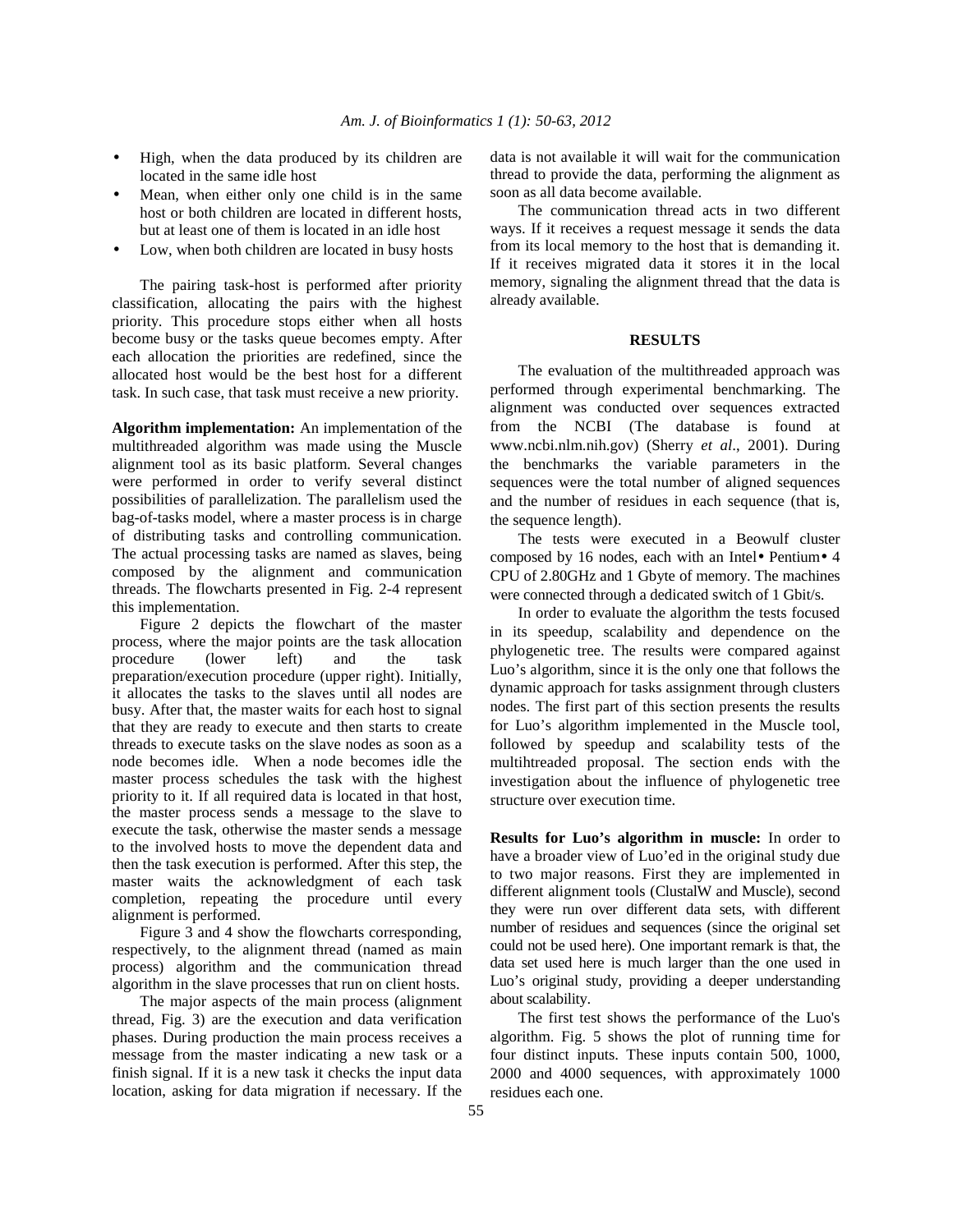

*Am. J. of Bioinformatics 1 (1): 50-63, 2012* 





56 Fig. 6: Idle CPU times for Luo's algorihtm (500 sequences and 3 slaves)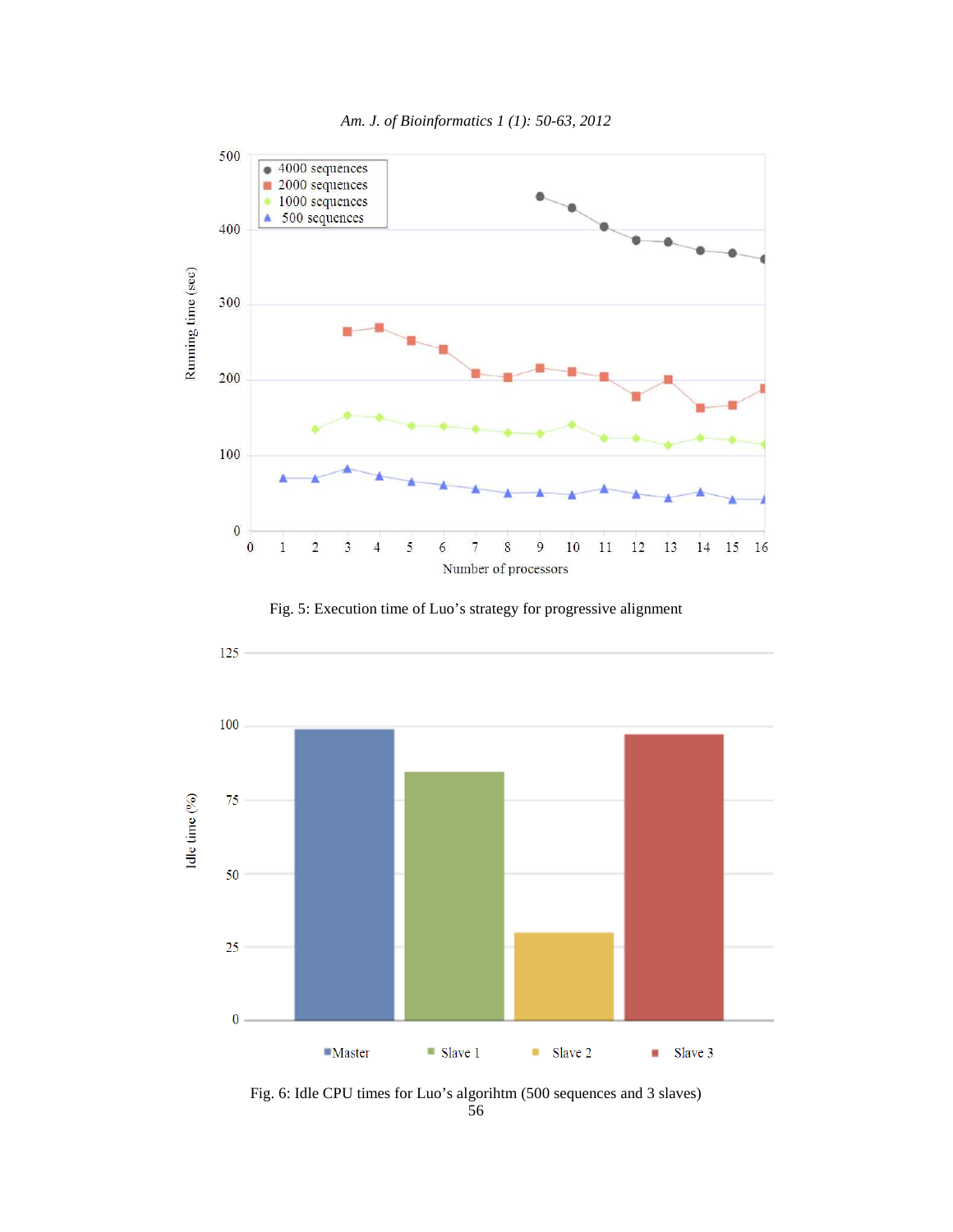







Fig. 8: Idle CPU times for the multithreaded algorithm (500 sequences and 3 slaves)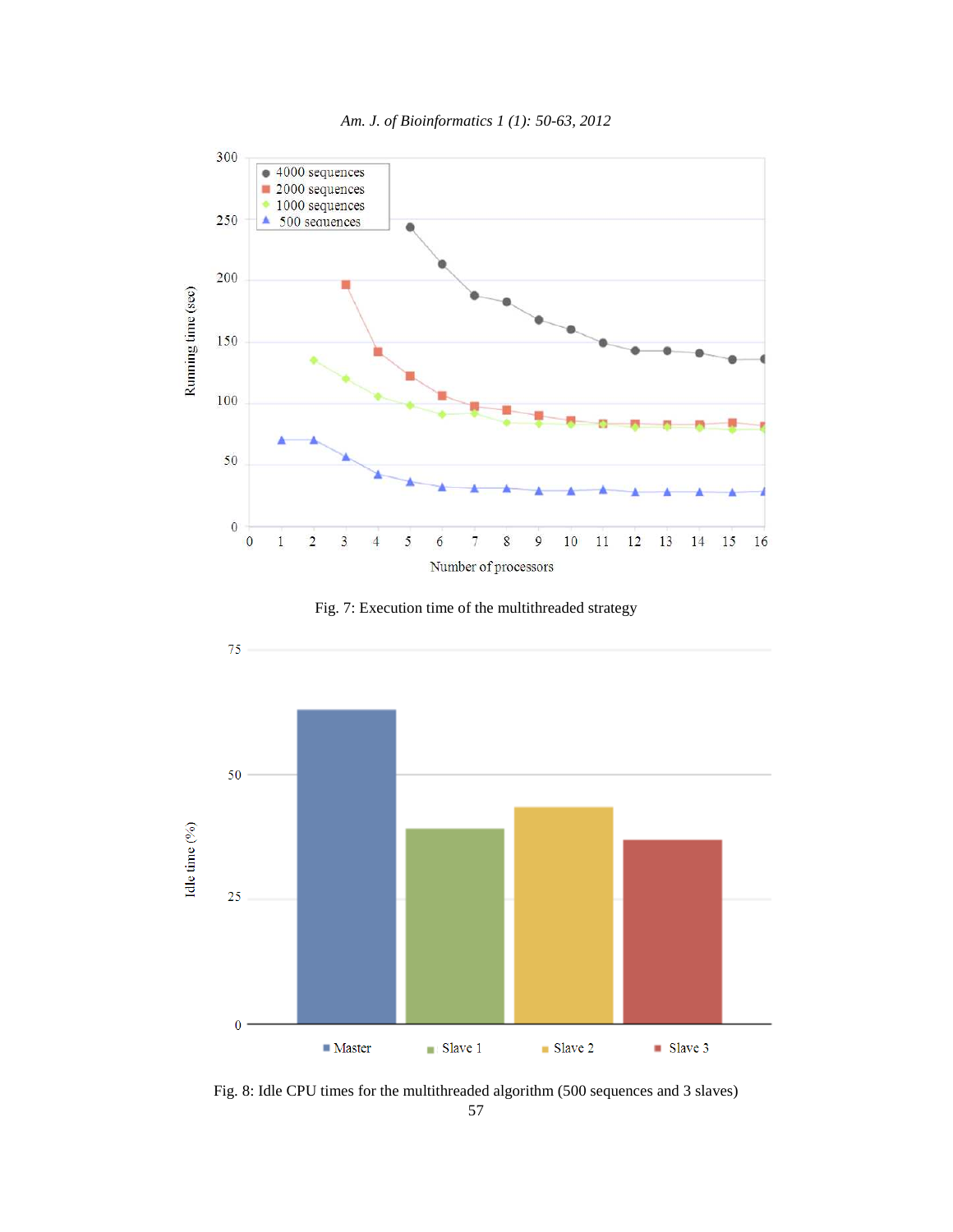From that plot two remarks must be made:

- The size of the problem strongly constrains the algorithm application in smaller systems due to the restrictions on available memory
- The speedup is under 2 for any number of nodes, which is a very small speedup

 Although the latter remark would indicate that the parallelization is not useful, the former tells that it must be used in order to solve larger problems.

 These poor results come from the inefficient scheduling and load balance policies in Luo's algorithm. The plot presented in Fig. 6 shows the load measured in a test with 500 sequences running on four nodes. The bars in that plot represent how much time (in percentage) each node remained idle, waiting for data or synchronization. From that it is easy to notice that the load is unbalanced, with only one node working during most of the time. This means that the demands on memory and CPU cycles are not proportional over the system, implying in worst resources usage.

**Results for multithreaded algorithm in muscle:** In order to compare the algorithms, the same tests were applied to an implementation of Muscle using the multithreaded approach. The measured times are presented in Fig. 7. The execution times achieved with the proposed algorithm are clearly superior than those achieved by Luo's algorithm. This is evident in three aspects:

- The proposed algorithm is less dependent of the problem size, being able to execute larger problems with fewer nodes than Luo's algorithm
- The speedup is better than Luo's, being above 2 in almost all cases
- The absolute time needed for each execution is lower than the time needed by Luo's, sometimes using less than half of that time

 These aspects can be exemplified comparing both algorithms in a given case. For example, Luo's algorithm demanded 443 sec to align 4000 sequences in a 9 nodes configuration, while the multithreaded algorithm performed the same alignment in 243 sec with only 5 nodes (and spent 168 sec using the same 9 nodes).

 The chart in Fig. 8 shows the idle times (in percentage) achieved with the multithreaded algorithm for the case with 500 sequences running on four nodes. The time spent by the communication threads is considered as idle time too, since it does not correspond to data munching. From this figure it is easy to see that the nodes running the slave threads spend most of the time processing now (idle times lower than 40%), with only the master node remaining idle for more than 50% of the time.

 The performance improvement is a direct consequence of the reduction in the communication costs and the better scheduling policy introduced by thread utilization. This also induced a better memory usage, which enabled to run larger problems with fewer nodes.

**Speedup evaluation:** As already stated, the speedup alone is not an important issue for this type of application. It is important to reduce the time spent processing, but it is more important to be able to solve larger problems, which are constrained by memory usage. Besides this consideration, the speedup provided by the multithreaded algorithm is much better than the speedup provided by Luo's algorithm. This section discusses the speedup for the alignment procedure.

 Prior to this analysis it must be said that results published in Luo's study cannot be compared to these. The reasons for this are two. First, Luo executed its implementation in ClustalW and if one compares sequential results achieved there with those achieved here will notice that the ClustalW version is remarkably slower than the Muscle version (about ten times slower). Second, the tests in Luo's article were conducted over very small datasets, with the largest one aligning 80 sequences with less than 400 residues each, while the smallest test presented here aligned 500 sequences with about 1000 residues each.

 The size of the dataset used here created some approximations on the evaluation of the speedup. The data to determine the speedup is the same that appears on Fig. 6 and 8. The speedups presented here were estimated using linear regression to determine the execution time for a single node when it was unavailable. Linear regression is a lower-bound approximation since it is known that the execution time curve follows in an exponential for the first few nodes in the system. Fig. 9 presents the speedups calculated this way for Luo's algorithm and Fig. 10 presents the speedups for the multithreaded algorithm.

 Comparing both figures it is easy to see that the multithreaded approach shows speedups at least 50% higher than in Luo's algorithm. For larger sets of sequences the difference is even higher. This difference, as stated before, represents the ability to solve larger problems introduced by the multithreaded algorithm.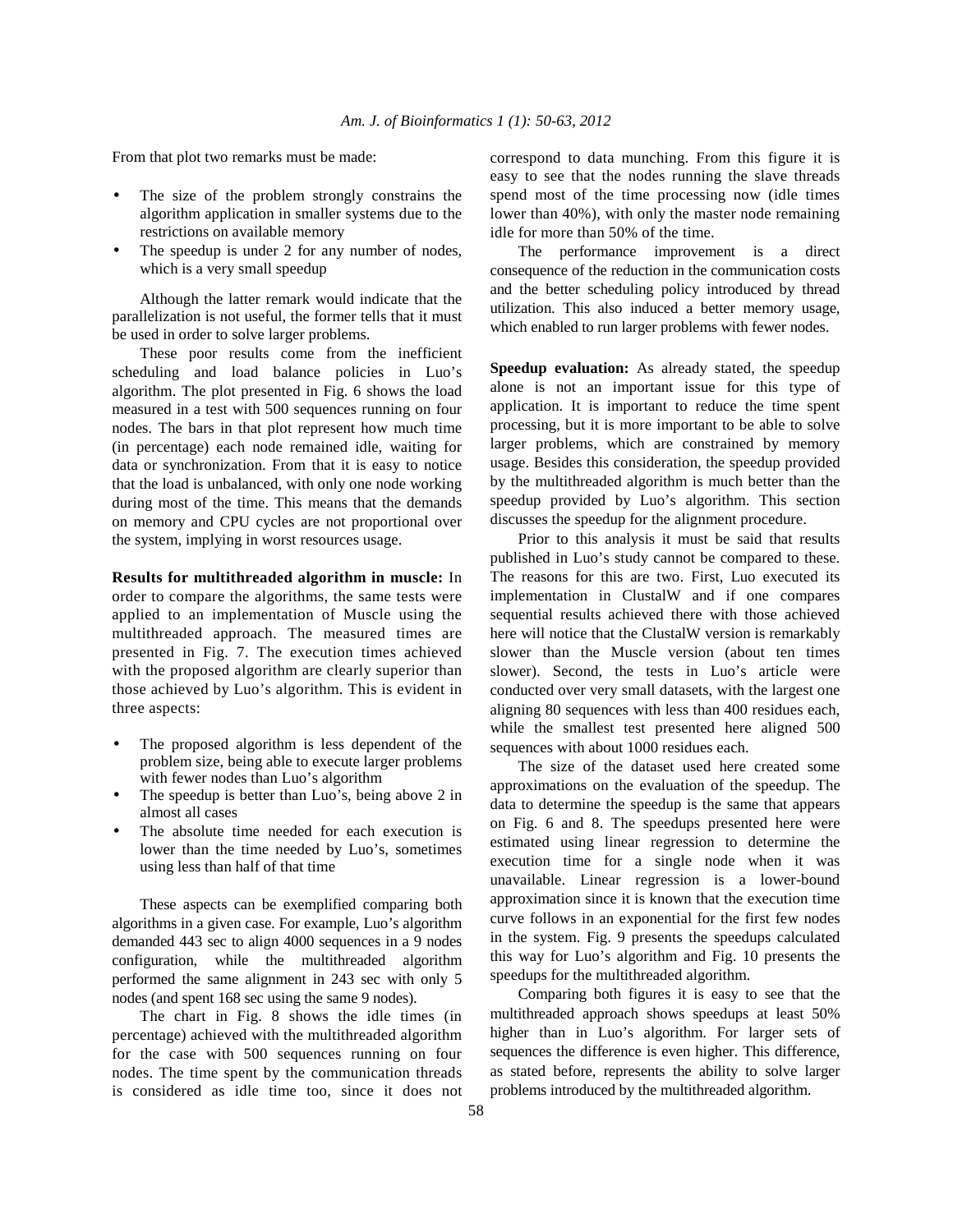



Fig. 9: Speedup curves achieved with Luo's algorithm



Fig. 10: Speedup curves achieved with multithreaded algorithm

## **DISCUSSION**

**Evaluating the variation in the sequence size:** The previous tests were concerned with the evaluation of the alignment procedure for different number of sequences. Another important aspect in the biological problem is related to the size of each sequence, that is, the number of residues in the sequence. It is expected that longer sequences demand more time to be aligned, since there are more symbols to be evaluated. The following test shows how the multithreaded algorithm behaves when the number of residues in each sequence is modified.

 The tests involved cases with 500 sequences with sizes of 1000, 2000, 3000, 4000 and 5000 residues, also retrieved from the NCBI database (Sherry *et al*., 2001). The measured speedup for these cases are presented in Fig. 11. It is evident that for longer sequences the

speedup curves are more scalable than for shorter sequences, what is not surprising.

 The behavior of the multithreaded algorithm shows that its efficiency scales with the growth in the problem size. This is true either when the number of sequences or their size increases. Therefore, the multithreaded approach is an interesting improvement for progressive alignments.

**The phylogenetic tree and the algorithm's scheduling efficiency:** It has been demonstrated that the multithreaded approach improves the alignment efficiency. It should be clear also that its major constraint is the data availability during the process of task assignment. Since each task represents one node in the phylogenetic tree and its input data comes from its child nodes, it is expected that the tree topology should influence the algorithm efficiency. During this section this impact is evaluated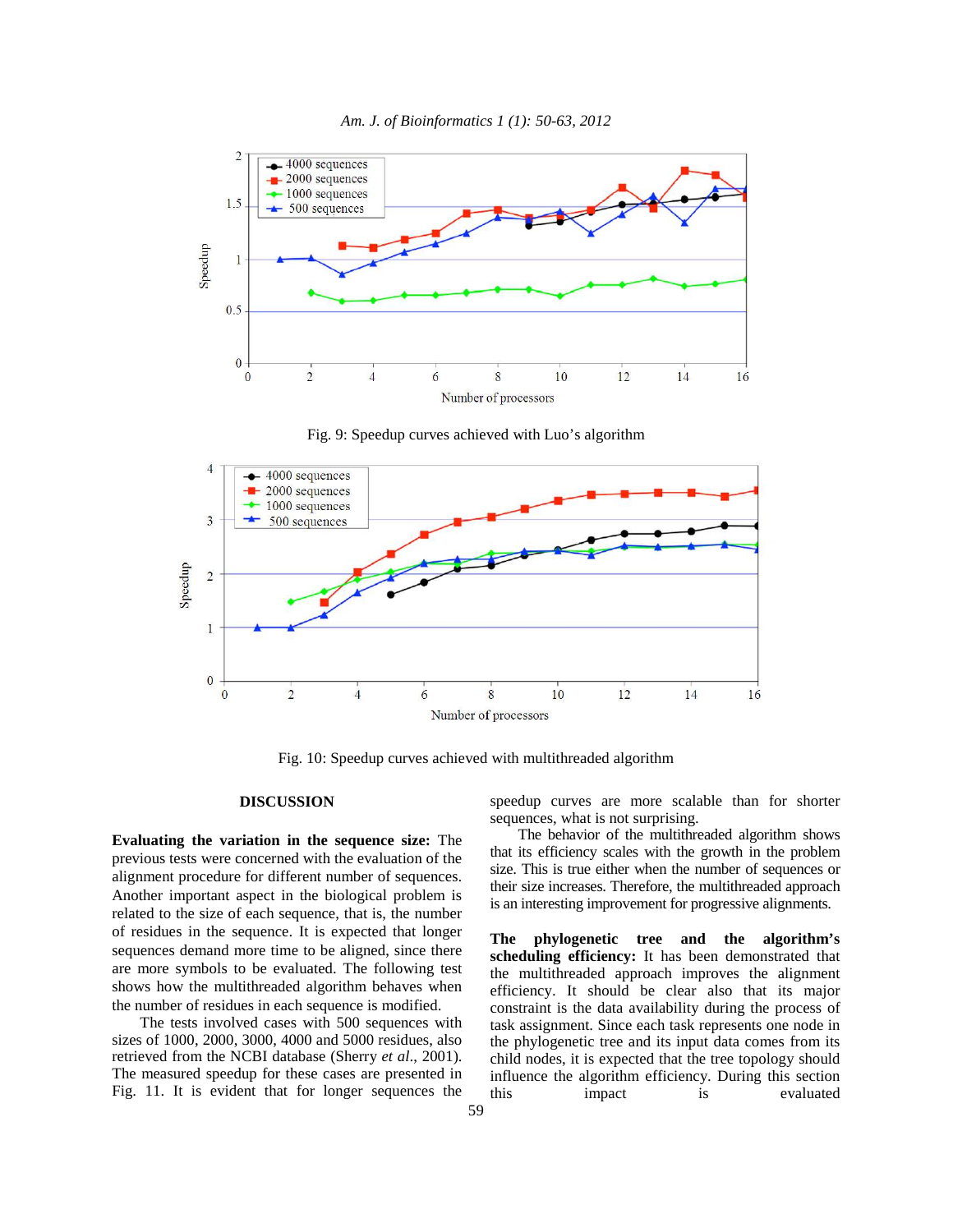



Fig. 11: Speedups achieved with sequence size variation (500 sequences)



Fig. 12: Running times for the multithreaded algorithm using a balanced tree and an unbalanced tree (1000) sequences)

The phylogenetic tree is produced during the initial phases of the progressive alignment. This encompass a pairwise alignment and the use of the score matrix to generate a binary tree, which is usually incomplete. One common approach to determine the phylogenetic tree is the UPGMA method (Larkin *et al*., 2007), which was modified to create a balanced binary tree from the ordinary one. The evaluation was restricted to the comparison of the ordinary and the balanced trees since the balanced tree represents the optimal case for data dependency (Wallace *et al*., 2004).

 It must be noted here that this study cannot be applied in a straightforward manner. The problem here is that the phylogenetic tree has a biological meaning and modifications on its topology could produce results that may not be reliable. In other words, if the arrangement of the tree is modified, the sequence similarities will not imply on nodes vicinity. This may lead to alignments that are only locally optimal.

 Figure 12 shows the execution times for both, balanced and unbalanced, trees for the case with 1000 sequences. The performance of the multithreaded algorithm is always better than the unbalanced tree execution. This result was expected since balanced trees imply in less time spent waiting for synchronization and data availability.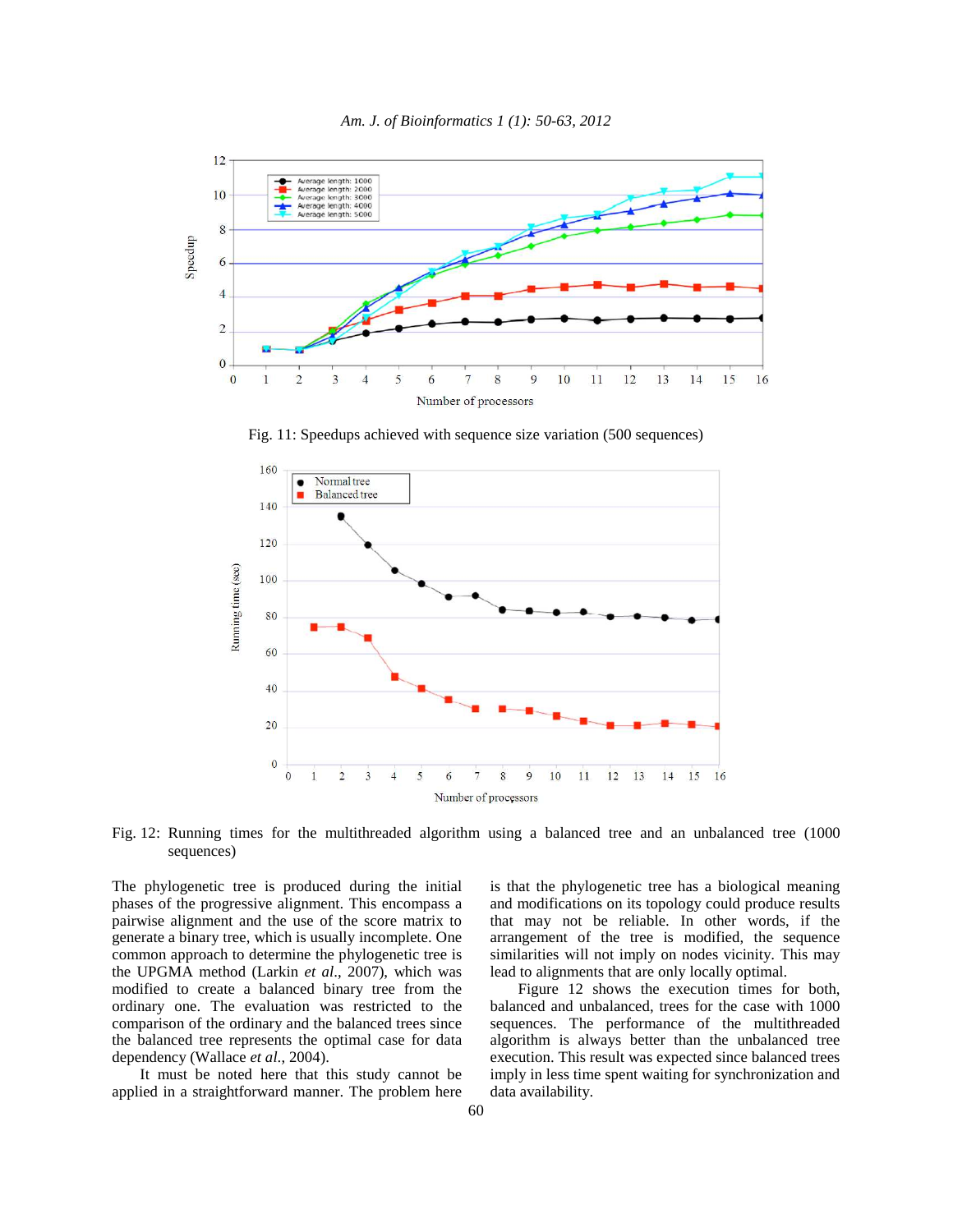Table 1: Parallelism degree using balanced and unbalanced trees, for the input with 1000 sequences

| Number<br>of slaves | <b></b><br>Parallelism<br><b>Balanced</b> | $degree-pd(N)$<br>Not balanced |
|---------------------|-------------------------------------------|--------------------------------|
| 1                   | 1.00                                      | 1.00                           |
| $\overline{2}$      | 2.00                                      | 1.75                           |
| 3                   | 2.99                                      | 2.35                           |
| $\overline{4}$      | 3.98                                      | 2.78                           |
| 5                   | 4.95                                      | 3.15                           |
| 6                   | 5.91                                      | 3.42                           |
| 7                   | 6.89                                      | 3.61                           |
| 8                   | 7.87                                      | 3.78                           |
| 9                   | 8.76                                      | 3.89                           |
| 10                  | 9.70                                      | 4.00                           |
| 11                  | 10.63                                     | 4.08                           |
| 12                  | 11.62                                     | 4.13                           |
| 13                  | 12.49                                     | 4.18                           |
| 14                  | 13.32                                     | 4.23                           |
| 15                  | 14.27                                     | 4.27                           |

 The reduction in the synchronization may be numerically determined by a metric equivalent to the system usage. This metric is defined here as the parallelism degree of the tree. The parallelism degree for *N* processors (pd (N)) is determined as follows Eq. 2:

$$
pd(N) = \frac{total-number_of_alignment\_nodes}{independent\_blocks}
$$
 (2)

where, *independent blocks* is the number of blocks containing at most *N* node alignments that may be executed in parallel. The number of alignments is known from the phylogenetic tree. The number of independent blocks is empirically determined during the progressive alignment, using the list of ready nodes as reference.

 This metric shows how scalable the alignment procedure is. It is easy to notice from Table 1 that when the tree is balanced the problem presents a better scalability. The obvious conclusion is that one should build balanced phylogenetic trees. This is not the usual procedure since the biological meaning must be preserved, leading to unbalanced trees in most situations.

 An indirect consequence of balanced phylogenetic trees is that intermediate nodes in the alignment demand less data than nodes in the top levels of the tree. Since balanced trees have more nodes in the bottom levels, these nodes demand less data and can be finished faster than upper nodes. This speeds up the execution and reduces the demand for memory, allowing its use in smaller clusters. Indeed, it was possible to perform the alignment for 1000 sequences with only one host using a balanced tree against two nodes for the unbalanced one.

### **CONCLUSION**

 In this study it was presented and evaluated a multithreaded algorithm to perform multiple sequence alignment in a progressive approach. The proposed algorithm uses threads to eliminate the latency introduced by synchronization and communication constraints to process single tasks. It is aimed for distributed memory systems, such as Beowulf clusters, which have an intensive use in genomic research nowadays.

 Another important contribution is the scheduling policy. The scheduling and task allocation follows a procedure that prioritizes pairings task-host where the need of data movimentation is minimal. This improvesthe performance since if the task allocated to a given host demands for data already in that host, then no time is spent on data migration (or interprocess communication).

 The use of separate threads for communication and processing, besides the task allocation procedure based on data locality, allowed for performance improvements in two ways:

- Achieving faster execution through the reduction in the time needed for processes synchronization due to data dependencies
- Reducing the need for data migration through an efficient policy for tasks scheduling, based on the amount of data that is ready for consumption

 These characteristics enabled a better use of CPU cycles and also a better memory usage. Using less CPU cycles and less memory enabled, at the end, a reduction in the amount of resources needed to run larger problems.

 Another relevant result presented here is the algorithm scalability. It was shown that the multithreaded algorithm is scalable to the number of sequences as well as to the size of the sequences. This means that it may be applied for problems and systems of several sizes.

 One important remark here is these results were achieved using larger datasets than those presented in several proposed algorithms. Despite that, the execution times were comparable to their execution times. This indicates that the algorithm is actually very fast.

 In a different direction, it was also evaluated the impact of the phylogenetic tree topology over the algorithm performance. The algorithm has a remarkable improvement if the tree is balanced, which is not simple to achieve since the nodes in the tree have biological meanings, restricting their movimentation to reach balance.

 From the results achieved during this work it is possible to devise some future steps towards a very efficient parallel multiple sequence alignment tool. These steps include: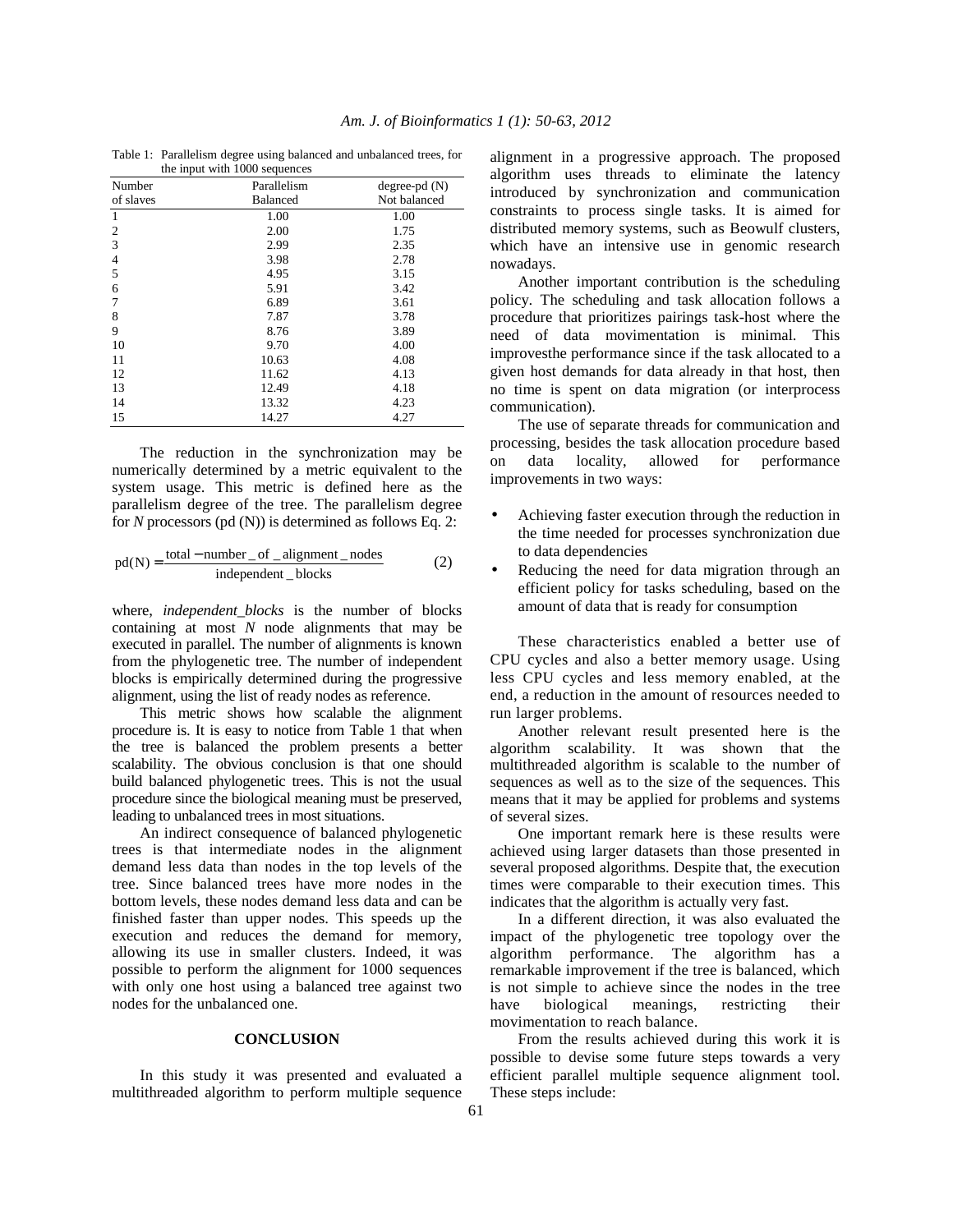- Investigating the use of B-trees to store the phylogenetic tree, since B-trees are implicitly balanced, aiming to evaluate the preservation of its biological meaning
- Investigating strategies to improve speedup, even for a larger number of hosts
- Implementing a ClustalW-Multithreaded version, by inserting the multithreaded approach into ClustalW
- Investigating the possibility of using a finer granularity (parallelize the alignment of single nodes) whenever the number of ready nodes is lower than the number of idle hosts

 These aspects should improve even further the performance achieved with the multithreaded algorithm. As presented here, using threads is viable and helpful. It enables solving multiple alignments in small and much less expensive, clusters, being, therefore, an interesting contribution to this field.

## **ACKNOWLEDGEMENT**

 This study was partially supported by the Sao Paulo State Research Foundation-FAPESP (Brazil) under Grant No. 06/59592-0.

### **REFERENCES**

- Rashid, N.A.A., R. Abdullah and R.E.M. Al-Khatib, 2009. A survey of compute intensive algorithms for ribo nucleic acids structural detection. J. Comput. Sci., 5: 680-689. DOI: 10.3844/jcssp.2009.680.689
- Arcuri, H.A., G.F.D. Zafalon, E.A. Marucci, C.E. Bonalumi and N.J.F.D. Silveria *et al*., 2010. SKPDB: A structural database of shikimate pathway enzymes. BMC Bioinform., 11: 12-12. DOI: 10.1186/1471-2105-11-12
- Bhandarkar, S.M., S.A. Machaka, S.S. Chirravuri and J. Arnold, 1998. Parallel computing for chromosome reconstruction via ordering of DNA sequences (1998). Parallel Comput., 24: 1177-1204. http://citeseerx.ist.psu.edu/viewdoc/summary?doi= 10.1.1.84.8250
- Deng, X., E. Li, J. Shan and W. Chen, 2006. Parallel implementation and performance characterization of muscle. Proceedings of the 20th International Parallel and Distributed Processing Symposium Apr. 25-29, IEEE Xplore Press, pp: 1-7. DOI: 10.1109/IPDPS.2006.1639616
- Du, Z., F. Lin and U.W. Roshan, 2005. Reconstruction of large phylogenetic trees: A parallel approach. Computational Biol. Chem., 29: 273-280. DOI: 10.1016/j.compbiolchem.2005.06.003
- Ebedes, J. and A. Datta, 2004. Multiple sequence alignment in parallel on a workstation cluster. Bioinformatics, 20: 1193-1195. DOI: 10.1093/bioinformatics/bth055
- Ishikawa, M., T. Toya, M. Hoshida, K. Nitta and A. Ogiwara *et al*., 1993. Multiple sequence alignment by parallel simulated annealing. Comput. Applied Biosci., 9: 267-273. DOI: 10.1093/bioinformatics/9.3.267
- Keibler, E., M. Arumugam and M.R. Brent, 2007. The treeterbi and parallel treeterbi algorithms: Efficient, optimal decoding for ordinary, generalized and pair hmms. Bioinformatics, 23: 545-554. DOI: 10.1093/bioinformatics/btl659
- Kleinjung, J., N. Douglas and J. Heringa, 2002. Parallelized multiple alignment. Bioinformatics, 18: 1270-1271. DOI: 10.1093/bioinformatics/18.9.1270
- Larkin, M.A., G. Blackshields, N.P. Brown, R. Chenna and P.A. McGettigan *et al.*, 2007. Clustal w and clustal x version 2.0. Bioinformatics, 23: 2947- 2948. DOI: 10.1093/bioinformatics/btm404
- Li, K.B., 2003. ClustalW-MPI: ClustalW analysis using distributed and parallel computing. Bioinformatics, 19: 1585-1586. DOI: 10.1093/bioinformatics/btg192
- Lopes, H.L. and G.L. Moritz, 2005. A distributed approach for a multiple sequence alignment algorithm using a parallel virtual machine. Proceedings of the 27th Annual International Conference of the Engineering in Medicine and Biology Society, Jan. 17-18, IEEE Xplore Press, Shanghai, pp: 2843-2846. DOI: 10.1109/IEMBS.2005.1617066
- Luo, J., I. Ahmad, M. Ahmed and R. Paul, 2005. Parallel multiple sequence alignment with dynamic scheduling. Proceedings of the International Conference on Information Technology: Coding and Computing, Apr. 4-6, IEEE Xplor Press, pp: 8- 13. DOI: 10.1109/ITCC.2005.223
- Palu, A.D., A. Dovier and E. Pontelli, 2007. A constraint solver for discrete lattices, its parallelization and application to protein structure prediction. Software: Practice Exp., 37: 1405-1449. DOI: 10.1002/spe.810
- Sherry, S.T., M.H. Ward, M. Kholodov, J. Baker and L. Phan *et al*., 2001. dbSNP: The NCBI database of genetic variation. Nucl. Acid Res., 29: 308-311. DOI: 10.1093/nar/29.1.308
- Strumpen, V., 1995. Coupling hundreds of workstations for parallel molecular sequence analysis. Software: Practice Exp., 25: 291-304. DOI: 10.1002/spe.4380250305